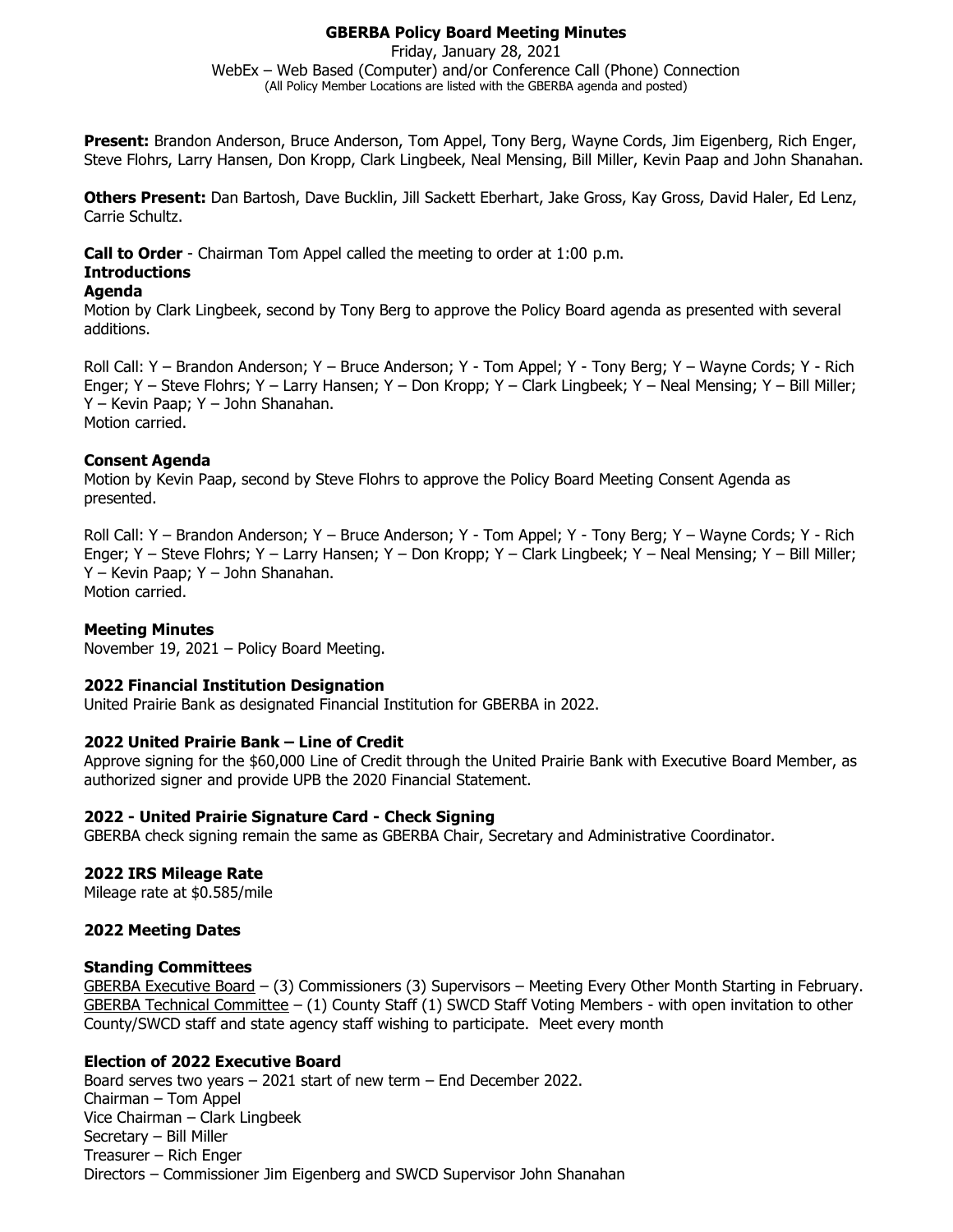#### **Page 2 GBERBA Policy Board Meeting Minutes January 28, 2022**

# **INFORMATION/ACTION**

### **Financial Report**

The Financial Report dated 12/1/21 to 12/31/21 was presented for the Board's review. Motion by Bill Miller, second by Larry Hansen to approve the financial report as presented.

Roll Call: Y – Brandon Anderson; Y – Bruce Anderson; Y - Tom Appel; Y - Tony Berg; Y – Wayne Cords; Y - Rich Enger; Y – Steve Flohrs; Y – Larry Hansen; Y – Don Kropp; Y – Clark Lingbeek; Y – Neal Mensing; Y – Bill Miller; Y – Kevin Paap; Y – John Shanahan. Motion carried.

### **Accounts Payable**

Motion by Tony Berg, second by John Shanahan to approve the accounts payable and pay the bills totaling \$35,494.78.

Roll Call: Y – Brandon Anderson; Y – Bruce Anderson; Y - Tom Appel; Y - Tony Berg; Y – Wayne Cords; Y - Rich Enger; Y – Steve Flohrs; Y – Larry Hansen; Y – Don Kropp; Y – Clark Lingbeek; Y – Neal Mensing; Y – Bill Miller; Y – Kevin Paap; Y – John Shanahan. Motion carried.

### **COST-SHARE PROJECTS**

### **GBERBA Cost-Share Contract Approval - FY2021 BWSR WBIF-Watonwan Watershed Implementation Grant Agreement (C21-2483)**

Hayden Fast 63-01(WBIF-WW-21) Well Decommissioning – 1 no. Cost \$850.00 C-S \$425.000 Leota Hall Trust 83-02(WBIF-WW-21) Well Decommissioning – 1 no. Cost \$1,050.00 C-S \$525.00 Randy Romsdahl  $83-03(WBIF-WW-21)$  Well Decommissioning  $-1$  no. Cost \$1,125.00 C-S \$565.50 Brian/Jeanine Williams/ 07-02(WBIF-WW-21) Well Decommissioning – 1 no. Cost \$2,535.50 C-S \$1,000.00 Blue Earth County Nicholas Ott/Molly Blume/ Blue Earth County  $07-03(WBIF-WW-21)$  Well Decommissioning  $-1$  no. Cost \$2,535.00 C-S \$1,000.00

Motion by Neal Mensing, second by Brandon Anderson to approve the GBERBA Cost-Share contracts - FY2021 BWSR WBIF-Watonwan Watershed Implementation Grant Agreement (C21-2483) for Hayden Fast (WBIF-WW-2183-01) Well Decommissioning C-S \$425.000; Leota Hall Trust (WBIF-WW-21-83-02) Well Decommissioning C-S \$525.00; Randy Romsdahl (WBIF-WW-21-83-03) Well Decommissioning C-S \$565.50; Brian/Jeanine Williams/Blue Earth County (WBIF-WW-21-07-02) Well Decommissioning C-S \$1,000.00; and Nicholas Ott/Molly Blume/ Blue Earth County (WBIF-WW-21-07-03) Well Decommissioning C-S \$1,000.00.

Roll Call: Y – Brandon Anderson; Y – Bruce Anderson; Y - Tom Appel; Y - Tony Berg; Y – Wayne Cords; Y - Rich Enger; Y – Steve Flohrs; Y – Larry Hansen; Y – Don Kropp; Y – Clark Lingbeek; Y – Neal Mensing; Y – Bill Miller; Y – Kevin Paap; Y – John Shanahan. Motion carried.

### **GBERBA Cost-Share Contract Partial Payment – FY2021 BWSR WWDW-Watonwan Watershed Drinking Water Protection Grant Agreement (C21-8921)**

Karson Duncanson 07-01(CWF-WWDW-21) Cover Crops 150 ac. 1<sup>st</sup> Payment Cost \$4,950.00 C-S \$3,217.50

Motion by Bruce Anderson, second by Tony Berg to approve the GBERBA Cost-Share contract partial payment – FY2021 BWSR WWDW-Watonwan Watershed Drinking Water Protection Grant Agreement (C21-8921) for Karson Duncanson (CWF-WWDW-21-07-01) cover crop cost-share \$3,217.50.

Roll Call: Y – Brandon Anderson; Y – Bruce Anderson; Y - Tom Appel; Y - Tony Berg; Y – Wayne Cords; Y - Rich Enger; Y – Steve Flohrs; Y – Larry Hansen; Y – Don Kropp; Y – Clark Lingbeek; Y – Neal Mensing; Y – Bill Miller; Y – Kevin Paap; Y – John Shanahan. Motion carried.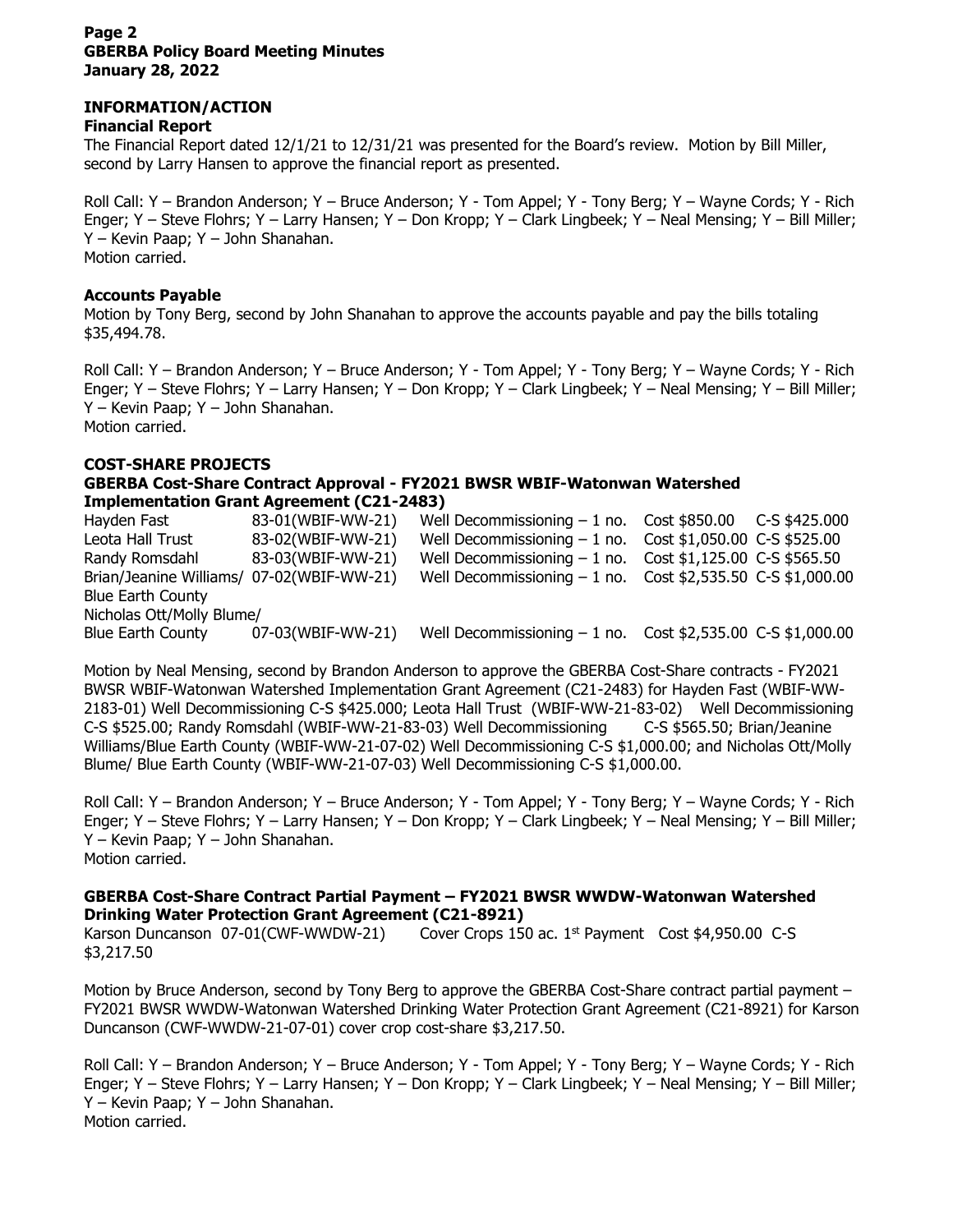#### **Page 3 GBERBA Policy Board Meeting Minutes January 28, 2022**

#### **MDM Plan Professional Agreement Approval – FY2021 BWSR WBIF-Watonwan Watershed Implementation Grant Agreement (C21-2483)**

Cottonwood County Ditch 21 and WBIF-WW-21 Multipurpose Drainage ISG Cost \$9,500.00 Cottonwood/Watonwan Judicial Ditch No. 1 Management Plan

Motion by Don Kropp, second by Neal Mensing to approve the Multipurpose Drainage Management Plan Professional Agreement through FY2021 BWSR WBIF-Watonwan Watershed Implementation Grant Agreement (C21-2483) with ISG totaling \$9,500.00 for Cottonwood County Ditch No. 21 and Cottonwood/Watonwan Judicial Ditch No. 1.

Roll Call: Y – Brandon Anderson; Y – Bruce Anderson; Y - Tom Appel; Y - Tony Berg; Y – Wayne Cords; Y - Rich Enger; Y – Steve Flohrs; Y – Larry Hansen; Y – Don Kropp; Y – Clark Lingbeek; Y – Neal Mensing; Y – Bill Miller; Y – Kevin Paap; Y – John Shanahan. Motion carried.

# **MAWQCP Contract Approval**

| Cottonwood SWCD   | MAWQCP(TS-17-5-04) | Technical Assistance     | Incentive \$6,000.00 |
|-------------------|--------------------|--------------------------|----------------------|
| Mitchell Pederson | MAWOCP(41-5-23)    | Worksheet Completion     | Incentive \$100.00   |
| Dan Roemhildt     | MAWOCP(81-6-07)    | Certification Completion | Incentive \$200.00   |
| PM Farms          | MAWOCP(64-5-36)    | Worksheet Completion     | Incentive \$100.00   |

Motion by Larry Hanson, second by Steve Flohrs to approve the MAWQCP technical assistance and incentive payments for Cottonwood SWCD (\$6,000.00); Pederson and PM Farms (\$100.00) and Roemhildt (\$200.00).

Roll Call: Y – Brandon Anderson; Y – Bruce Anderson; Y - Tom Appel; Y - Tony Berg; Y – Wayne Cords; Y - Rich Enger; Y – Steve Flohrs; Y – Larry Hansen; Y – Don Kropp; Y – Clark Lingbeek; Y – Neal Mensing; Y – Bill Miller; Y – Kevin Paap; Y – John Shanahan. Motion carried.

Review Grant Balances and Projects Report.

# **2022 Calendar**

# **2022 Administrative, Technical and Financial Coordinator(s) Contract**

Motion by Bill Miller, second by Neal Mensing to approve the 2022 GBERBA Contract for Service – Administrative, Technical and Financial Coordinator contract \$60,000.00 with the Cottonwood SWCD.

Roll Call: Y – Brandon Anderson; Y – Bruce Anderson; Y - Tom Appel; Y - Tony Berg; Y – Wayne Cords; Y - Rich Enger; Y – Steve Flohrs; Y – Larry Hansen; Y – Don Kropp; Y – Clark Lingbeek; Y – Neal Mensing; Y – Bill Miller; Y – Kevin Paap; Y – John Shanahan. Motion carried.

#### **2021 Audit**

Motion by Tony Berg, second by Bruce Anderson to approve the signing of the Letter of Engagement with Peterson Company Ltd for the 2021 Audit totaling \$3,000.00.

Roll Call: Y – Brandon Anderson; Y – Bruce Anderson; Y - Tom Appel; Y - Tony Berg; Y – Wayne Cords; Y - Rich Enger; Y – Steve Flohrs; Y – Larry Hansen; Y – Don Kropp; Y – Clark Lingbeek; Y – Neal Mensing; Y – Bill Miller; Y – Kevin Paap; Y – John Shanahan. Motion carried.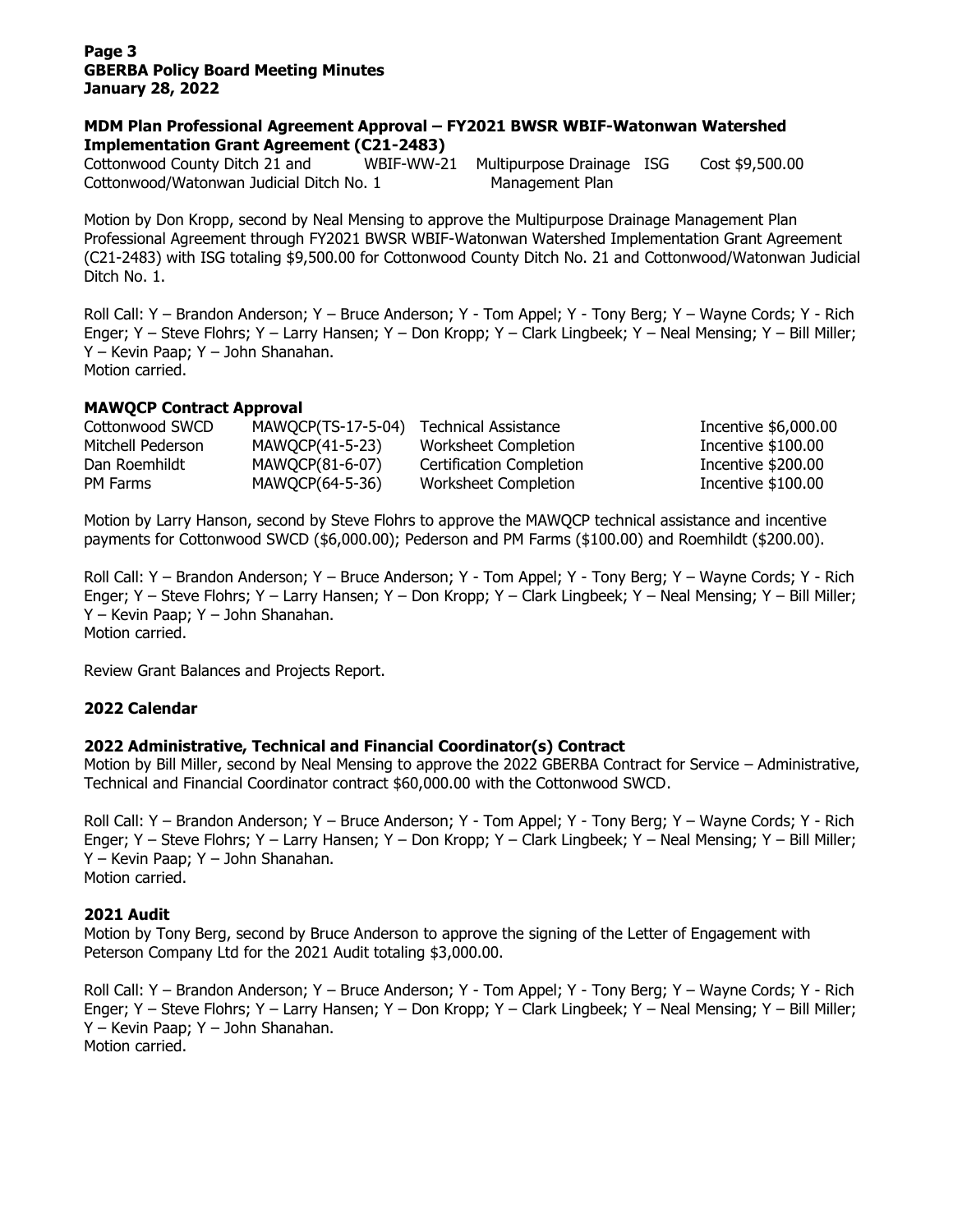### **Page 4 GBERBA Policy Board Meeting Minutes January 28, 2022**

# **MN Department of Agriculture Joint Powers Agreement**

Motion by Rich Enger, second by Kevin Paap to approve the Joint Powers Agreement between the MN Department of Agriculture and GBERBA to provide reimbursement to partner SWCDs for Technical Assistance provided implementing practices funded by the NRCS through their RCPP-LM financial assistance program February 15, 2022 through December 31, 2023 totaling \$5,000.00.

Roll Call: Y – Brandon Anderson; Y – Bruce Anderson; Y - Tom Appel; Y - Tony Berg; Y – Wayne Cords; Y - Rich Enger; Y – Steve Flohrs; Y – Larry Hansen; Y – Don Kropp; Y – Clark Lingbeek; Y – Neal Mensing; Y – Bill Miller; Y – Kevin Paap; Y – John Shanahan. Motion carried.

### **Le Sueur River Watershed Comprehensive Plan**

Policy Committee did meet today with discussion on Advisory Committee recommended goals. Main focus is on issues and goals pertaining to those issues. Rough draft by spring 2022.

# **Watonwan Watershed Implementation Grant**

### **WBIF Ranking Scoring Sheet**

Motion by Rich Enger, second by Bill Miller to approve the addition of a ACPF/PTMApp question for the project placement (highlighting priorities of our plan) and placing a 10-point value on the ranking and scoring worksheet, with intentions to review in six-months.

Roll Call: Y – Brandon Anderson; Y – Bruce Anderson; Y - Tom Appel; Y - Tony Berg; Y – Wayne Cords; Y - Rich Enger; Y – Steve Flohrs; Y – Larry Hansen; Y – Don Kropp; Y – Clark Lingbeek; Y – Neal Mensing; Y – Bill Miller; Y – Kevin Paap; Y – John Shanahan. Motion carried.

Motion by Neal Mensing, second by Larry Hansen to clarify multiple practices in a contract will be given points as an additional practice (each practice receiving their applicable points in the ranking and scoring worksheet).

Roll Call: Y – Brandon Anderson; Y – Bruce Anderson; Y - Tom Appel; Y - Tony Berg; Y – Wayne Cords; Y - Rich Enger; Y – Steve Flohrs; Y – Larry Hansen; Y – Don Kropp; Y – Clark Lingbeek; Y – Neal Mensing; Y – Bill Miller; Y – Kevin Paap; Y – John Shanahan. Motion carried.

**State of the Watershed Report Goals Work Plan Review**

# **COORDINATOR REPORT**

# **MN Agricultural Water Quality Certification Program**

Update on progress made in areas 5 and 6 – See Certification Specialist Reports. Over 806,000 acres and over 1155 certified producers statewide! **That is over 1,259 square miles, and equals more than Cottonwood and Watonwan counties combined!**

GBERBA has the Area 5 and 6 MAWQCP administrative contract approved through 2023 pending agreement approval. The Minnesota Agricultural Water Quality Certification Program has launched three new endorsements in addition to 10-year certification a farmer or landowner receives in the program. The endorsements are for soil health, integrated pest management, wildlife and climate smart.

Dru Larson, MN/IA Conservation Corps Member completed his term on December 7, 2021. Jake Gross and I participated in the interview process for the 2022 MAWQCP GBERBA Corps member.

# **2017 CWF Grant- Multipurpose Drainage Management**

Multipurpose Drainage Management **-** \$301,200: Projects for this Drainage Grant will need to be located in public ditch sheds. **GBERBA member entire counties are eligible**. Priority parameters to identify the eligible ditches. A guidance policy sheet is online.

At this time, GBERBA has received a third grant time extension. In addition, GBERBA can pay grant-engineering funds to approved projects even if not constructed prior to grant deadline. BWSR has now approved the extension for the entire grant to April 30, 2022. There are \$24,000 dollars left in this grant. GBERBA needs another project or two.